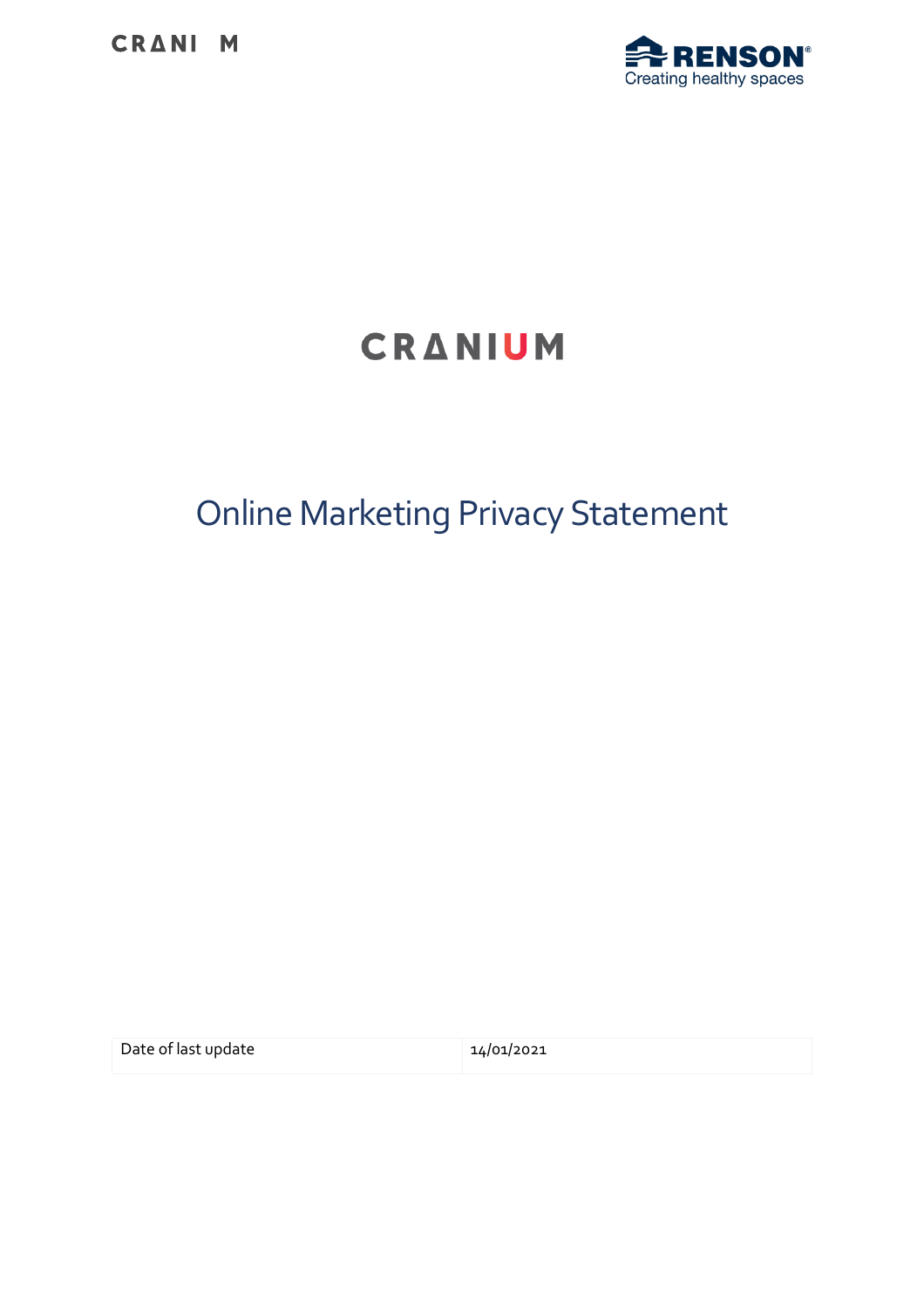

## **Table of Contents**

| $\mathbf{1}$ |                                                          |  |
|--------------|----------------------------------------------------------|--|
| $\mathbf{2}$ |                                                          |  |
| 2.1          |                                                          |  |
| 2.2          |                                                          |  |
| 2.3          |                                                          |  |
| 2.3.1        |                                                          |  |
| 2.3.2        |                                                          |  |
| 2.3.3        |                                                          |  |
| 2.4          |                                                          |  |
| 2.5          |                                                          |  |
| 3            |                                                          |  |
|              |                                                          |  |
| 3.1          |                                                          |  |
| 3.2          |                                                          |  |
| 3.3          |                                                          |  |
| 3.4          |                                                          |  |
| 3.5          |                                                          |  |
|              | $2.6$ ORIECTING TO THE RROCECCING OF VOLID RERSONAL DATA |  |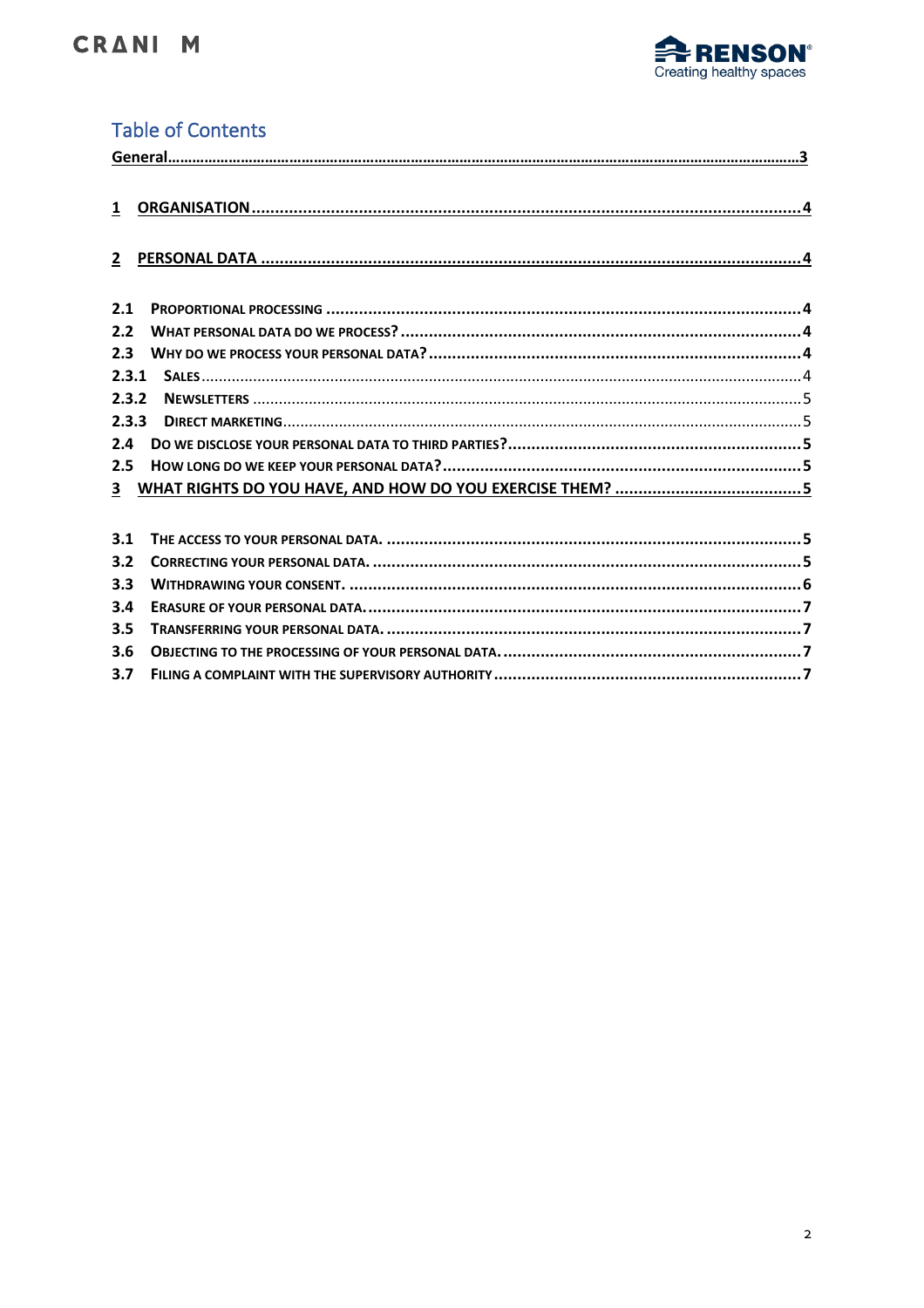

# **General**

This Privacy Statement governs the processing of your personal data as part of the use of our websites and related online services. These processing operations are always carried out by Renson as controller.

Renson remains committed to protecting the privacy of its users to the fullest extent possible. This Privacy Statement is all about helping you better understand how Renson collects and uses your information, and about understanding the choices you have to protect your information.

Protecting users' personal data is very important to Renson. We make every effort to ensure data protection and always act in accordance with the General Data Protection Regulation (GDPR) when we process your personal data.

More specifically, Renson will always handle personal data lawfully for specified purposes. We will take the necessary steps to never request more personal data than necessary for its purpose or to keep personal data longer than necessary. Finally, Renson will take technical and organisational measures to ensure that your personal data is protected.

This Privacy Statement was last updated on 02/02/2022. Renson reserves the right to modify this Privacy Statement as necessary. Changes will always be communicated.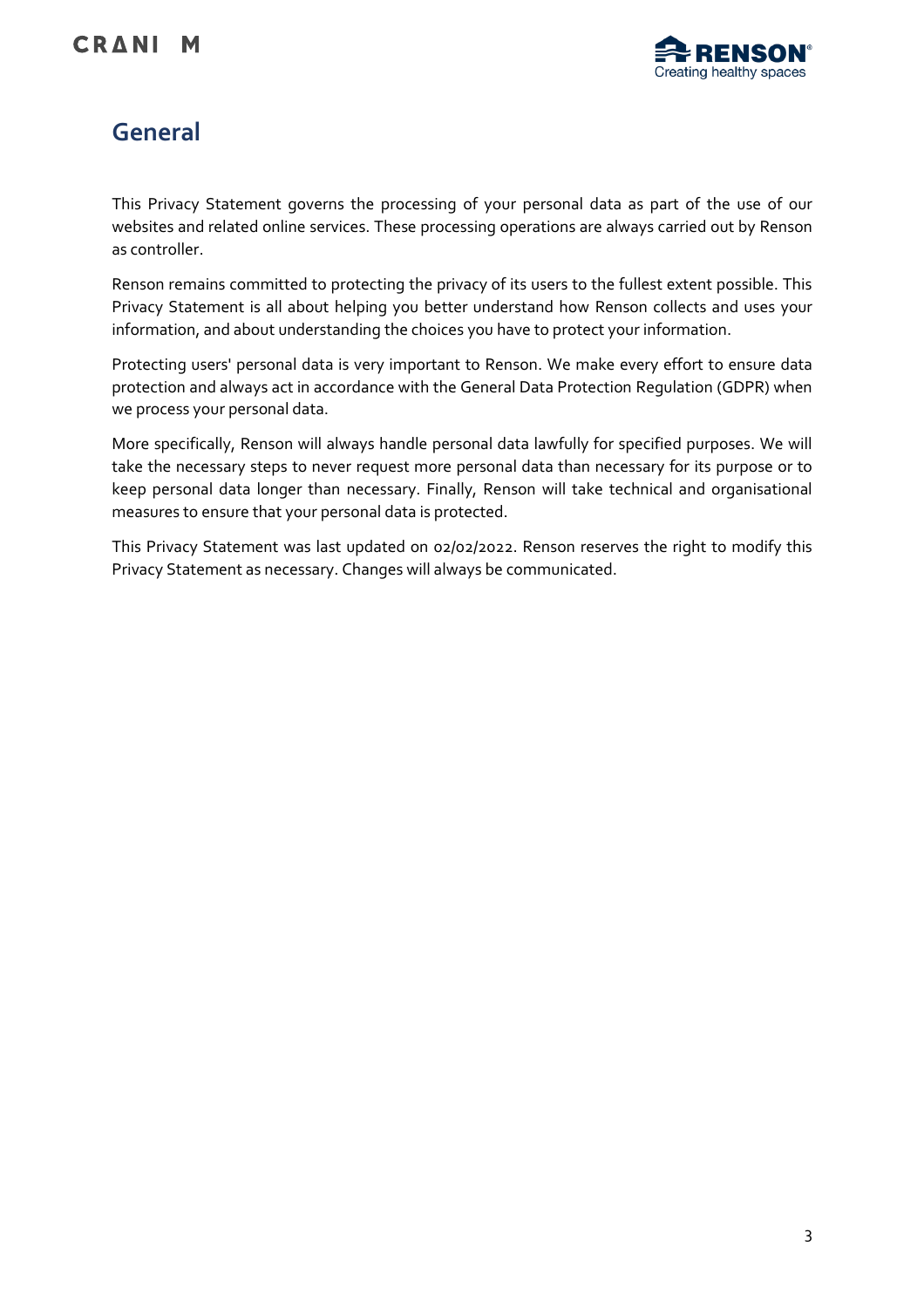

## <span id="page-3-0"></span>1 Organisation

In this privacy and cookie statement, (i) 'we' will mean Renson Ventilation NV with registered offices at Maalbeekstraat 10, B-8790 Waregem and company registration number 0462.152.837 (RLE Ghent, department Kortrijk)[, www.renson.eu,](https://www.renson.eu/nl-be) and all companies affiliated with Renson\* and (ii) 'you': any natural person who uses our website and/or our online platform. This privacy and cookie statement is also available online on our website.

*The following companies are associated with the « RENSON GROUP » : Renson Ventilation NV, Renson Sunprotection Projects NV, Renson Sunprotection Screens NV, ARLU NV, Esafe BVBA, Renson Fabrication Ltd, Renson Inc, Renson Shanghai, Corradi, Corradi USA, Corradi Srl SRL, OpenMotics BV.*

## <span id="page-3-1"></span>2 Personal data

## <span id="page-3-2"></span>**2.1 Proportional processing**

We process personal data:

- in connection with the preparation, execution or termination of an agreement;
- to comply with legal obligations;
- for our legitimate interests, in which case we will seek to balance this interest with respect for your privacy.

If processing is not necessary for one of these reasons, we will always inform you and where legally required, ask for your consent regarding our intended communication.

#### <span id="page-3-3"></span>**2.2 What personal data do we process?**

In our processing operations, we distinguish between different types of personal data that may be combined. Renson may collect and process the following categories of personal data:

- Identification data, such as your name, address, e-mail address, telephone number and IP address.
- Professional data, such as your occupation, professional activities and type of business.
- Consultation details, such as the likely time and place of the consultation.
- Cookies, for example, your language preferences and navigation on our websites and apps. For more information on cookies, please see our cookie policy .

#### <span id="page-3-4"></span>**2.3 Why do we process your personal data?**

We process your personal data when you use our website, for example to request information, schedule online meetings, request product configurators or to register for events.

Data processing is essential for the functioning of the website and its services. Processing is carried out exclusively for the following purposes:

#### <span id="page-3-5"></span>**2.3.1 Sales**

We want to help you in a proactive way. This means that we may use the information you provide on our website to send you useful information or contact you. We will always ask for your consent.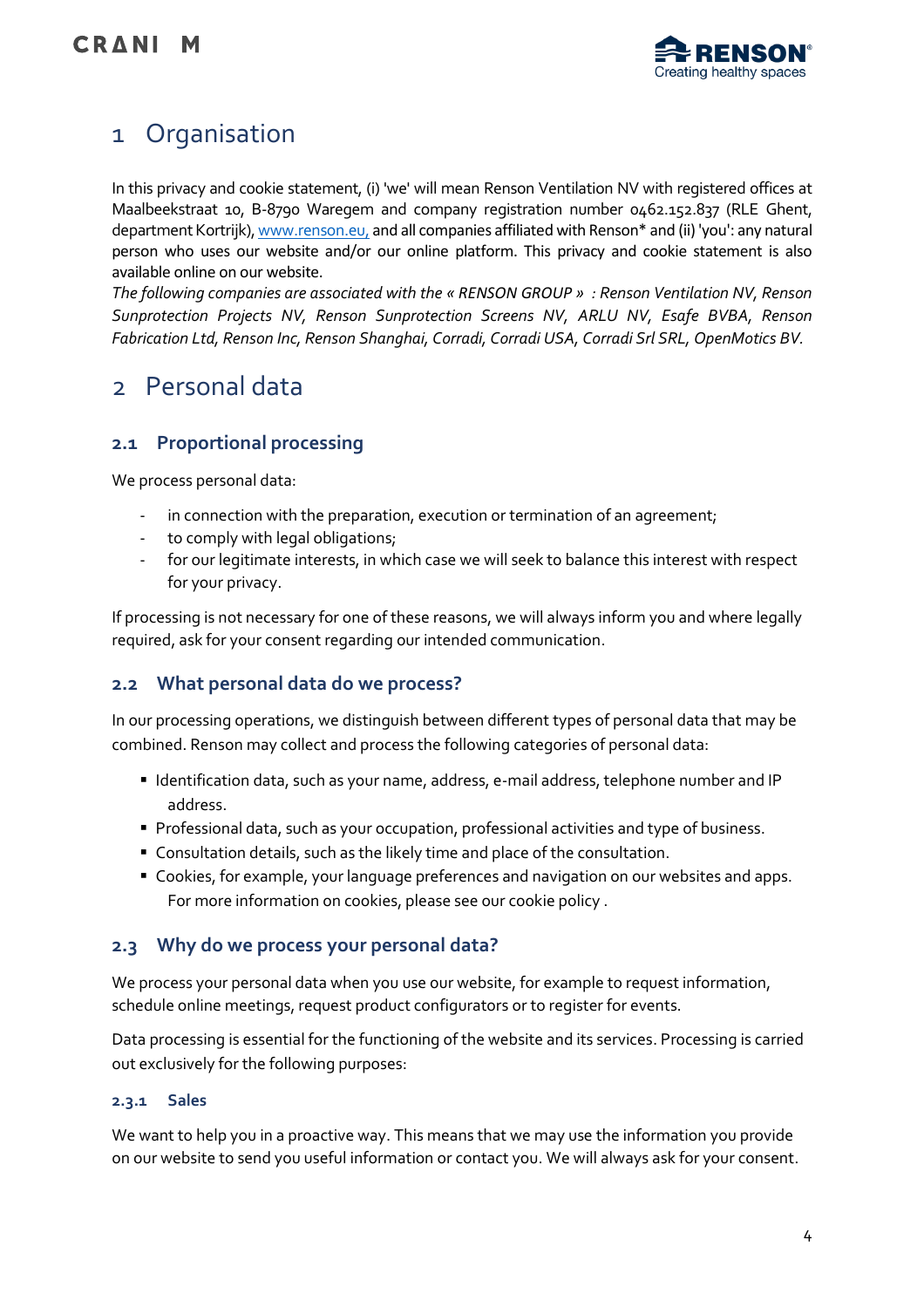

#### <span id="page-4-0"></span>**2.3.2 Newsletters**

We would like to offer you newsletters to keep you informed about our recent developments. We will use your data to send these newsletters to you. We will always ask for your consent.

#### <span id="page-4-1"></span>**2.3.3 Direct marketing**

To inform our customers about products, services and company information, we regularly send out e-mails. This means that we may send you an e-mail if we offer a discount on one of our products for example. We will always ask for your consent.

#### <span id="page-4-2"></span>**2.4 Do we disclose your personal data to third parties?**

<span id="page-4-3"></span>Within the RENSON GROUP, data may be exchanged for specific purposes. This data will always remain within the RENSON GROUP.

Renson uses a number of processors. These are parties that may only process your data for the purposes that we determine. Under no circumstances will they process your personal data for their own purposes.

Renson Ambassadors may receive your data to reach out to you within your region for the purposes indicated under section 2.3. If you wish to have an overview of the Renson Ambassadors, you can send us an email t[o privacy@renson.be](mailto:privacy@renson.be) requesting a list of our current Ambassadors.

Renson will take the necessary steps to process your personal data only within the European Economic Area. In the event, where your personal data is processed outside the European Economic Area, Renson will take the appropriate measures to protect your personal data at all times.

#### **2.5 How long do we keep your personal data?**

Renson will not retain the user's personal data longer than necessary for its purpose. If the user wishes to delete their account, their personal data will be deleted at the latest 14 days after deactivation. If we wish to continue using personal data after the retention period has expired, we will ask for your consent again.

# <span id="page-4-4"></span>3 What rights do you have, and how do you exercise them?

#### <span id="page-4-5"></span>**3.1 The access to your personal data.**

You have the right to inspect all your personal data processed by us. You can also obtain a copy of this data, which we will provide to you on paper or digitally. You can do this by sending an e-mail to [privacy@renson.be.](mailto:privacy@renson.be)

#### <span id="page-4-6"></span>**3.2 Correcting your personal data.**

You have the right to ask us to correct your personal data if it is not correct or complete. You may also request that we temporarily restrict processing of your personal data until they are correct or complete. You can do this by sending an e-mail to [privacy@renson.be.](mailto:privacy@renson.be)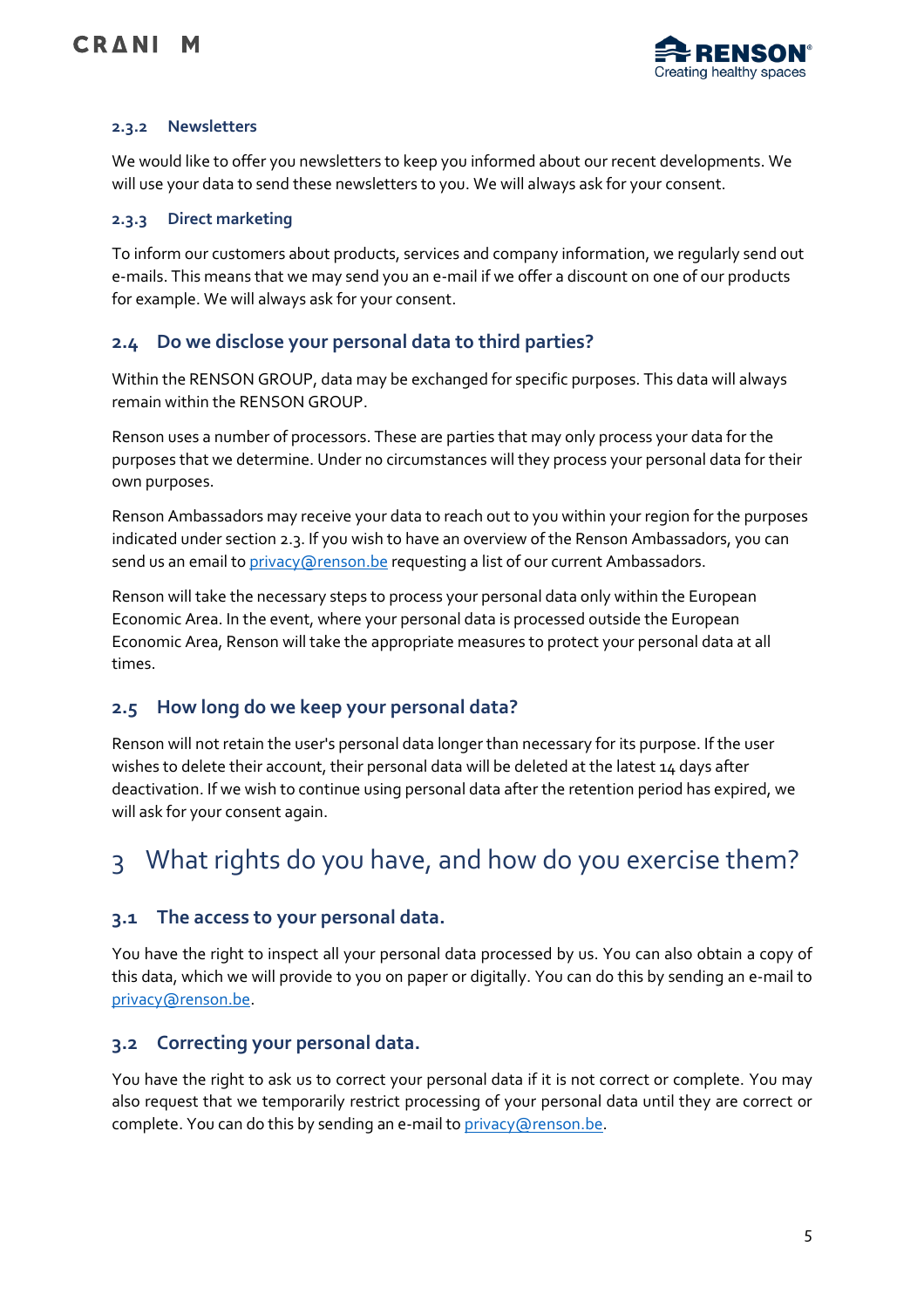

## <span id="page-5-0"></span>**3.3 Withdrawing your consent.**

You have the right to withdraw your consent at any time. You can do so by sending an e-mail to [privacy@renson.be.](mailto:privacy@renson.be) The possible consequence is that you will no longer be able to use certain functionalities.